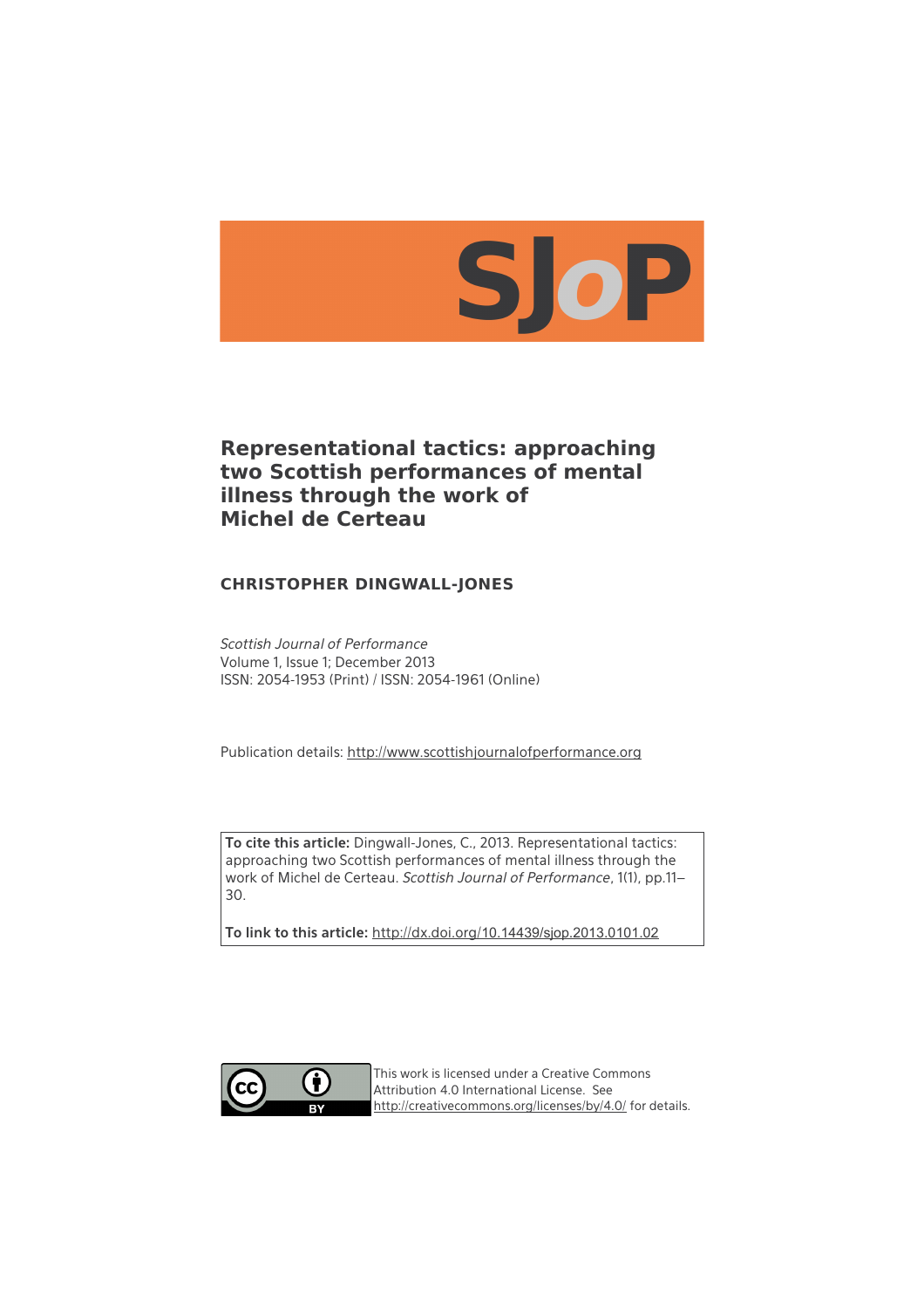# Representational tactics: approaching two Scottish performances of mental illness through the work of Michel de Certeau

CHRISTOPHER DINGWALL-JONES

DOI: 10.14439/sjop.2013.0101.02 Publication date: 13 December 2013

This article uses the ideas of 'strategy' and 'tactics' drawn from Michel de Certeau's The Practice of Everyday Life in order to examine two specific Scottish performances and determine their conception of mental illness, their approach to performance, and how these performances relate to the structures surrounding them. The first, The Wonderful World of Dissocia, was written by Anthony Neilson, premièred at the Edinburgh International Festival in 2004, and was directly supported by the Scottish Executive's National Programme for Improving Mental Health and Well Being. The second, Does Anyone Know, is a short film resulting from work with prisoners with mental health problems in the High Dependency Unit at HMP Edinburgh by the charity Theatre NEMO, and includes performances by prisoners themselves. Taken together, these performances give some sense of the contingent position of performances of mental illness, the ways in which actors, writers, and service users act within the structures of theatres, prisons, and hospitals, to work around and within the 'strategies' which constitute psychiatric discourse.

Keywords: mental illness, Theatre NEMO, Anthony Neilson, Michel de Certeau, tactics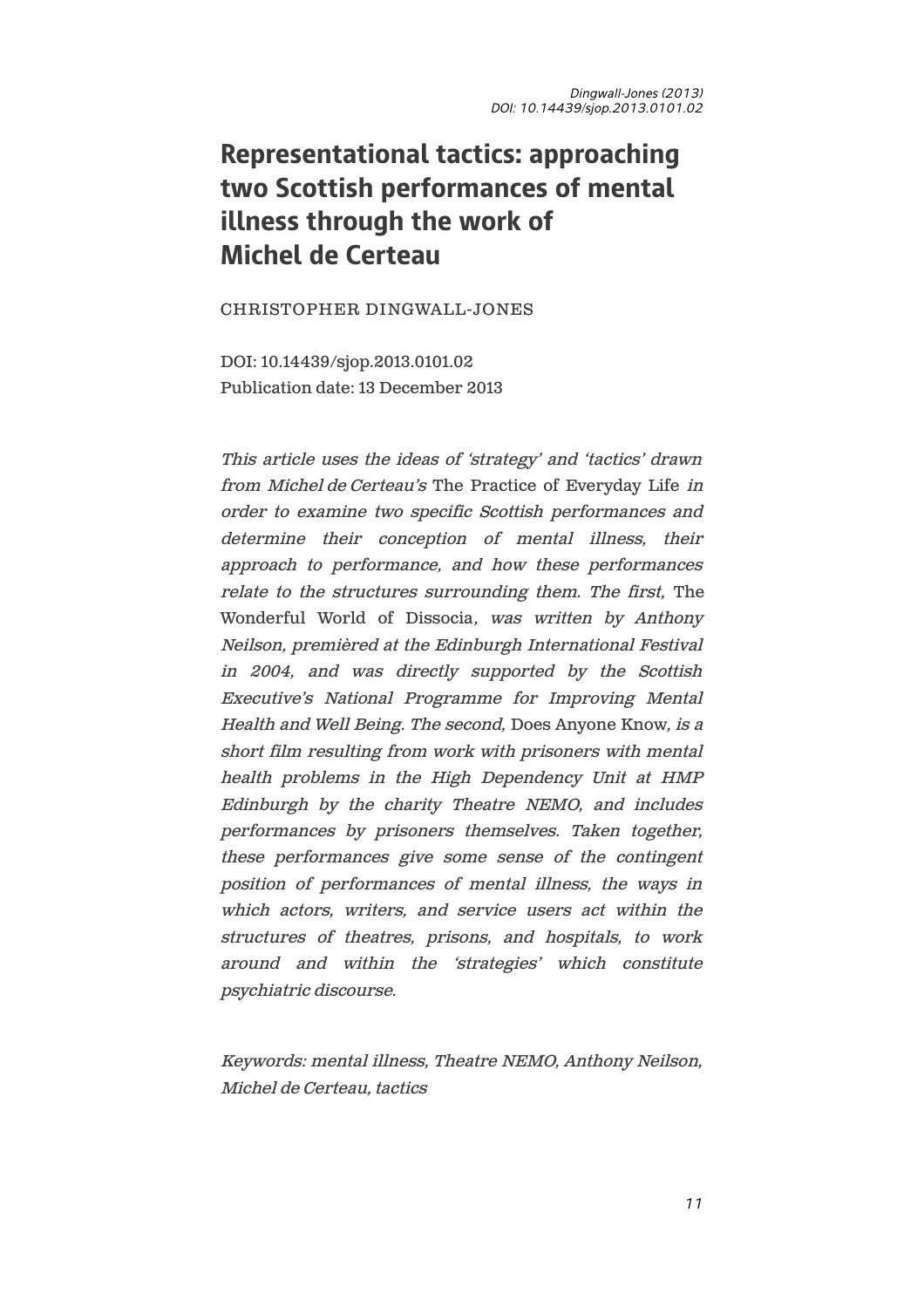### Introduction: concepts, productions

In the early twenty-first century, mental illness has attracted widespread news coverage in the United Kingdom, from its apparently increasing prevalence (O'Brien, 2012; Randerson, 2007), to the (in)effectiveness of medication (McRae, 2006). Over the same period, a number of performances in various modes have engaged with similar ideas. In Scotland specifically, this increasing interest and concern (including a number of articles in The Scotsman regarding mental health stigma and the 'Gulag like' conditions in Carstairs State Hospital (Anon., 2004)) has been combined with a thoroughgoing reappraisal of mental health policy in the wake of The Scotland Act 1998. This makes the Scottish context a key site for examining how approaches to mental illness in performance engage with issues of representation, politics, and power, as well as how institutional frameworks affect and shape these issues.

This article examines two Scottish performances to determine their conception of mental illness, their approach to performance, and the relation of these performances to the structures surrounding them. Michel de Certeau's idea of 'tactics', found in The Practice of Everyday Life (1988), provides a framework for thinking about the actions taken by individuals within institutional spaces. Such actions repurpose institutional materials and discourses, providing a way of 'making do' within the institution while retaining full awareness of its greater power. De Certeau's work remains influential, and indeed has become more so in the Anglophone world during the early years of the twenty-first century. His work has been the subject of a 2001 special issue of The South Atlantic Quarterly, and, along with that of Emmanuel Levinas, forms a key element in James Thompson's (2010) influential reconsideration of applied theatre work, Performance Affects.

In order to provide the broadest possible overview of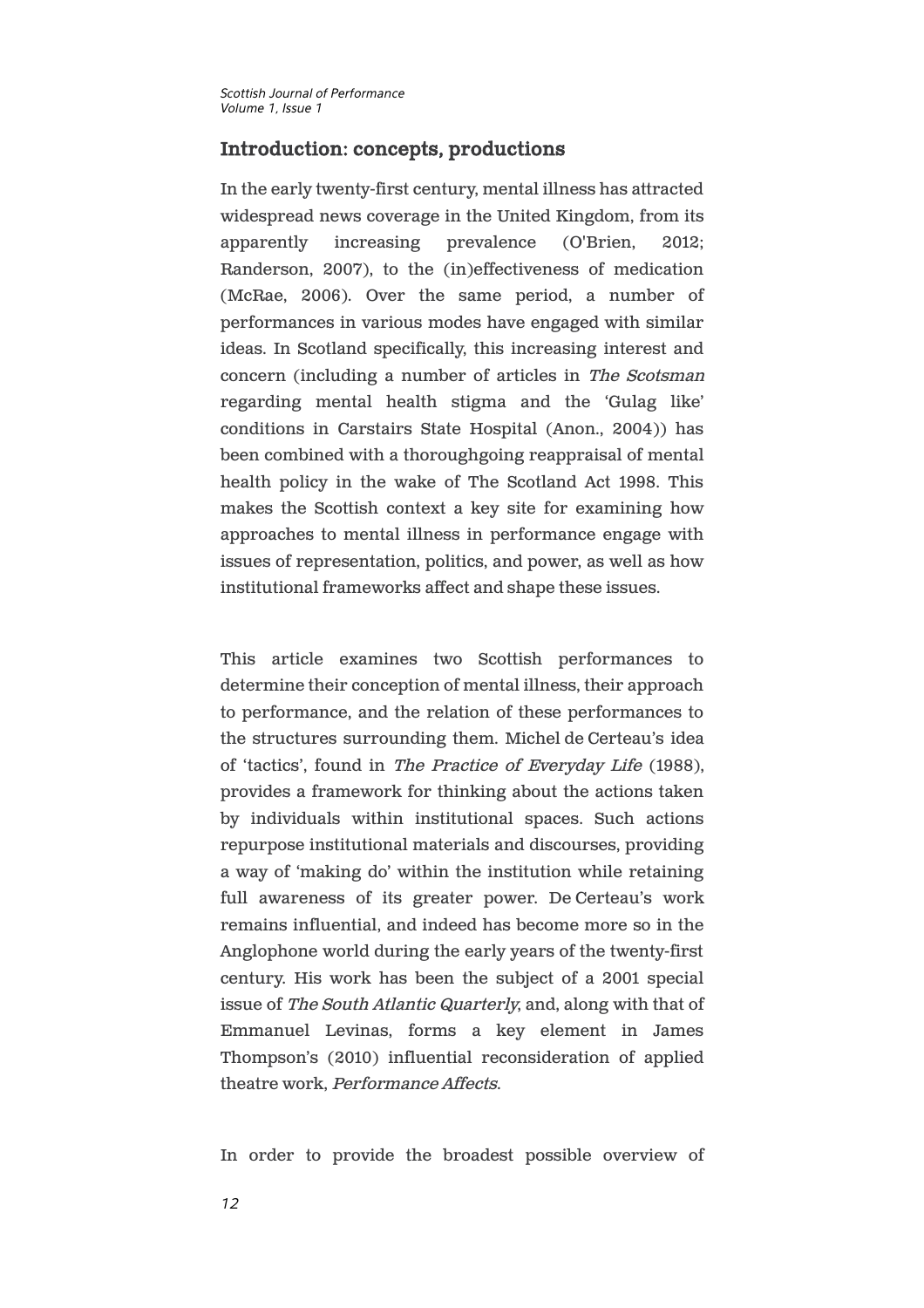approaches while retaining a specificity of examples, I will examine two contrasting performances. The first, The Wonderful World of Dissocia (2007), was written by Anthony Neilson, premièred at the Edinburgh International Festival in 2004, and was directly supported by the Scottish Executive's National Programme for Improving Mental Health and Well Being. Featuring professional actors, and forming part of one of the most well-known theatre festivals in the world, Dissocia is situated at the heart of the theatrical establishment. The second, a workshop, performance, and short film facilitated by the charity Theatre NEMO (2008a) involving inmates of Edinburgh Prison with mental health problems, reflects the other end of the performance spectrum—localised, amateur, and focused as strongly on affecting individual participants as on broader discursive impact. Taken together, these examples give some sense of the contingent position of performances of mental illness, the ways in which actors, writers, and service users act within the structures of theatres, prisons, and hospitals to work around and within the 'strategies' which constitute psychiatric discourse.

### Tactics: de Certeau and Foucault

Michel Foucault's analysis of the functioning of power within medical institutions begins with Madness and Civilization (2001). The general thrust of Foucault's (2006, p.345) approach can be summarised by the following statement from his lectures on psychiatric power: 'power relations constituted the a priori of psychiatric practice […] what was essentially involved in these power relations was the absolute right of nonmadness over madness'. In essence, Foucault identifies privileged structures of power and knowledge, equivalent to those procedures which de Certeau refers to as 'strategies':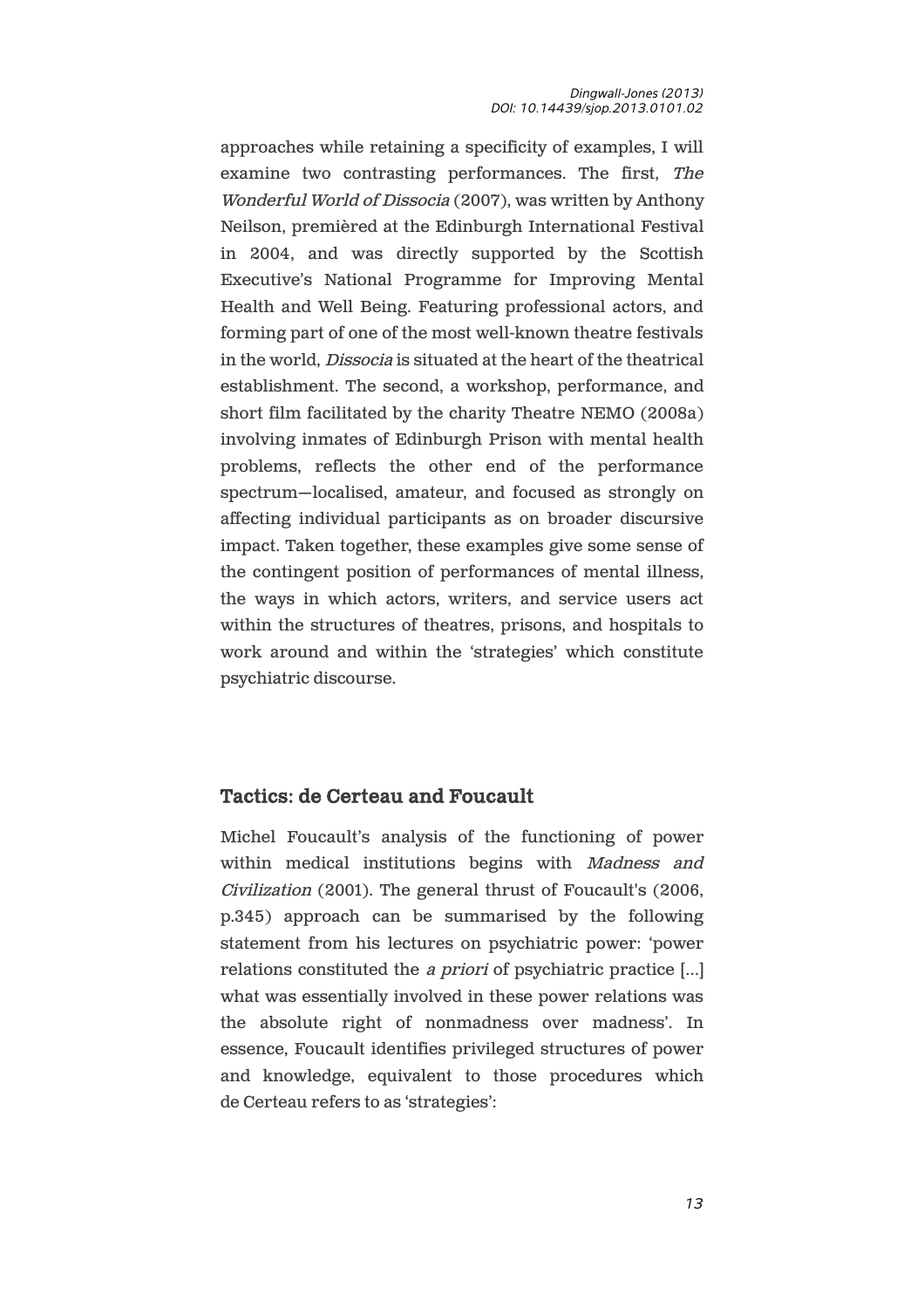The calculus of force-relationships which becomes possible when a subject of will and power (a proprietor, an enterprise, a city, a scientific institution) can be isolated from an 'environment'. A strategy assumes a place that can be circumscribed as proper (propre) and thus serve as a basis for generating relationships with an exterior distinct from it (competitors, adversaries, 'clientèles', 'targets', or 'objects' of research (de Certeau, 1988, p.xix).

In the case of mental illness and psychiatric power, the institutions of government, clinic, asylum, and prison all act strategically, generating relationships with and between citizens, patients, and inmates which form a 'grid' of power. In Discipline and Punish (1977), as well as in Psychiatric Power (2006), Foucault (2006, p.4) traces how mechanisms based on constant visibility (panopticism being a case in point) break free from the institutions which generated them, and become broader principles of power which exist only 'because there is dispersion, relays, networks, reciprocal supports, differences of potential, discrepancies'<sup>1</sup>.

For de Certeau, this approach is both productive and limited. While he accepts the existence of this 'grid' of power, de Certeau (1988, p.xiv) is concerned that Foucault's approach 'privileges the productive apparatus', and leaves open the question of 'how we should consider other, equally infinitesimal, procedures, which have not been "privileged" by history but are nevertheless active in innumerable ways in the openings of established technological networks' (de Certeau, 1988, p.49). In other words, given that such disciplinary technologies exist, 'it is all the more urgent to discover how an entire society resists being reduced to [them]' (de Certeau, 1988, p.xiv). In The Practice of Everyday Life, de Certeau (1988, p.xv) attempts this discovery through analyses of the quotidian actions of individuals which 'compose the network of an antidiscipline'.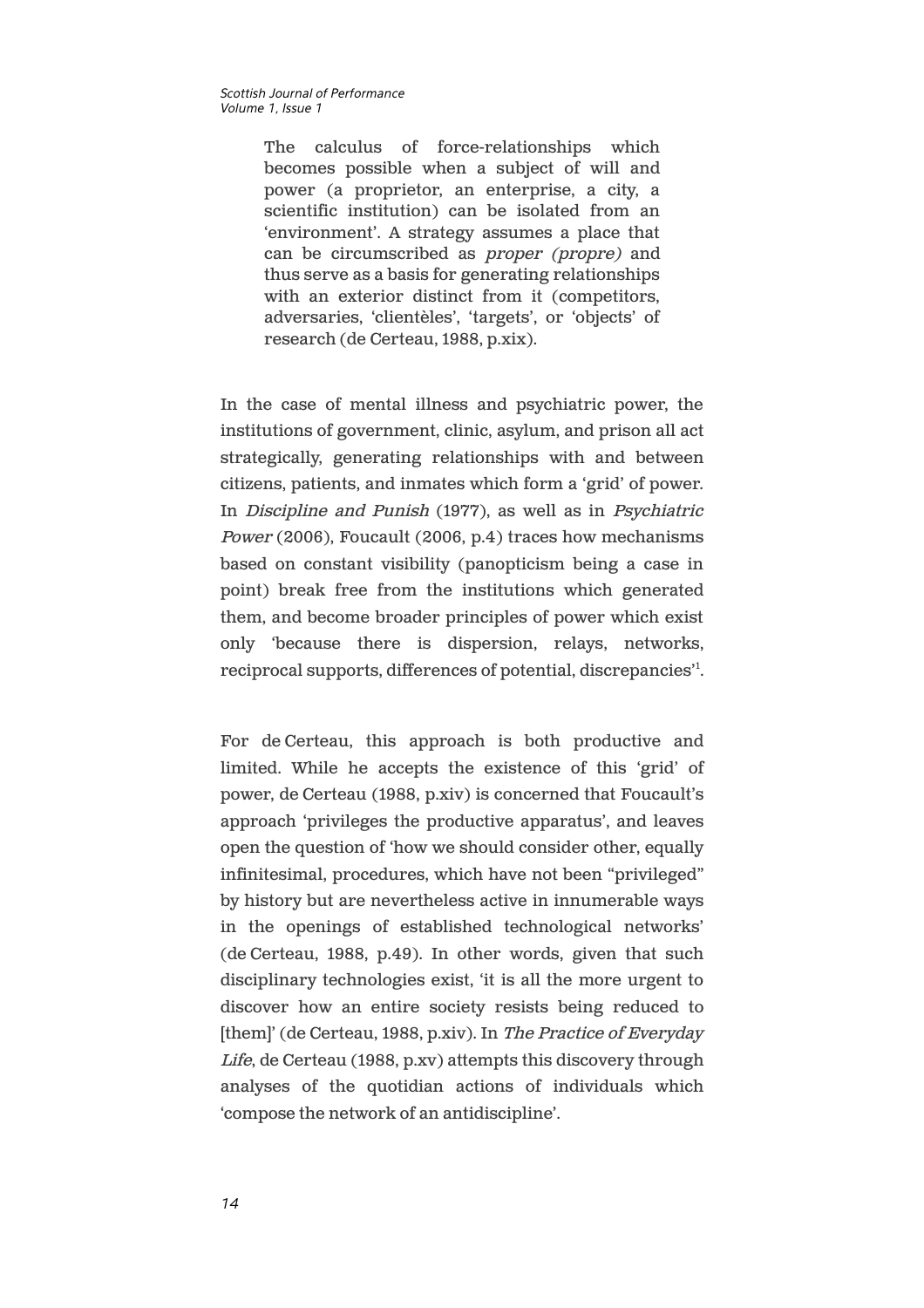Although this 'antidiscipline' could be conceptualised simply as the resistant actions whose existence enables Foucault's later conception of a 'strictly relational' (Foucault, 1978, p.95) power to operate, de Certeau's specific focus is on those individual, minuscule actions which, although they exist within disciplinary technologies, cannot be reduced to those technologies. De Certeau (1988, p.37) calls an autonomous action by an individual or small group a 'tactic': 'a calculated action determined by the absence of a proper locus'. As an example, he cites 'la perruque', a 'wig', or (in Fredric Jameson's translation) a 'rip-off", (de Certeau, Jameson and Lovitt, 1980, p.3) which is 'the worker's own work disguised as that of his employer' (de Certeau, 1988, p.25)—making personal phone calls during company time, or using offcuts to make furniture for their family. It can also include the creation of purely non-functional objects, made solely for amusement. Michael Sheringham (2006, p.213) characterises this kind of activity as 'productive consumption': 'If consumers are subject to manipulation […] they also manipulate the material they receive'.

While de Certeau (1988, p.xx) identifies the practices of 'reading, talking, dwelling, cooking' as exemplary tactical actions, performing, in its ephemerality and contingent relationship to texts and space, tends to be as tactical as these exemplars. Indeed, within the strategies of others, many tactical actions which are not 'performance' (in the sense of a planned artistic event) still involve a dual movement; of overt performance of and within the strategic order (consumption), and of the 'clever tricks' (de Certeau, 1988, p.xix) which seize the opportune moment to produce something new and transient within that space. The performer tactically appropriates the material of the texts they perform, as the text's author appropriated their source material, and as each audience member will appropriate the 'text' of the living performance. A different world (the performer's) slips into the author's place, but only as long as the performance takes place, after which the text returns,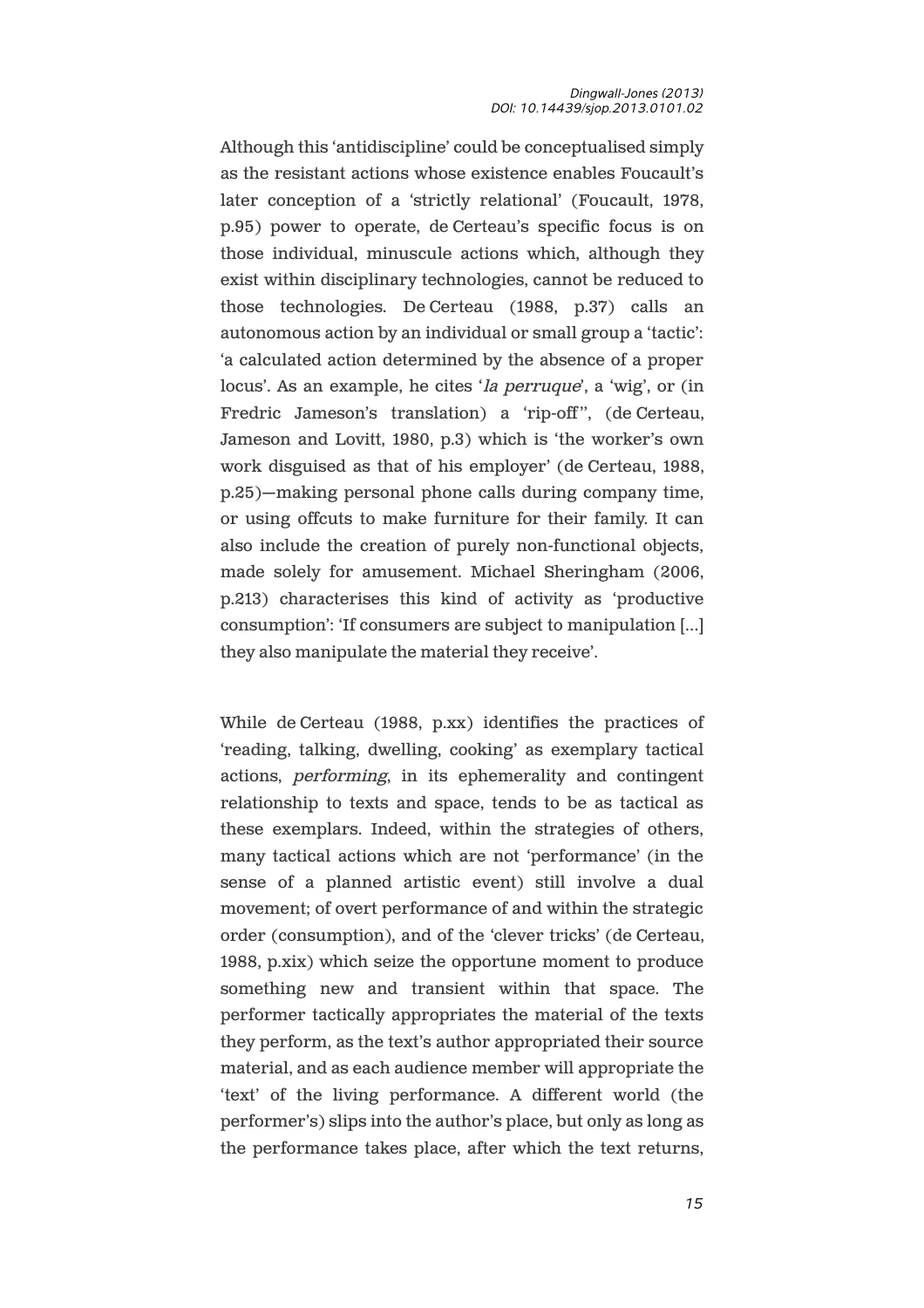anonymous, like a rented apartment before the next tenants move in (de Certeau, 1988, p.xxi).

If a tactical action must 'turn to [its] own ends forces alien to [it]' (de Certeau, 1988, p.xix), we must first get some sense of what these alien forces, this 'text' of mental illness, might be. For the purposes of this paper, the Scottish Executive's mental health policy, elaborated in a number of documents beginning with the National Programme for Improving Mental Health and Well-Being: Action Plan (Scottish Executive, 2003), provides a privileged location for such an examination, since, as Lydia Lewis (2005, p.86) argues, policy documents occupy an unstable position, since they 'both reflect and construct the practices with which they are concerned'. Since they exist as reference texts for 'official' discourse about mental illness in Scotland, these documents elaborate a strategy to be appropriated by tactical actions, turned to the purposes of any individual or group who may be, however briefly, inhabiting, or moving within, the conceptual spaces of mental illness.

Partly as a result of the institutional structures of the Scottish Executive itself, the National Programme situates a conceptual break within the discourse of mental health. A 2005 report, emerging from questions raised at the 'Equal Minds' conference which took place soon after the 2003 launch of the National Programme, appeals to the concept of 'mental well-being', partly in order to avoid a strictly biomedical focus on 'illness'<sup>2</sup> : 'There is a general agreement that mental health is more than an absence of mental illness [...] The definition of mental health as a "positive sense of well-being" challenges the idea that mental health is the opposite of mental illness' (Myers, McCollam, and Woodhouse 2006, p.18). In this definition, 'mental illness' remains in the realm of bio-medical science, a hard stop where the continuum of 'well-being' ends and one becomes, in Susan Sontag's (1991, p.3) phrase, a 'citizen of that other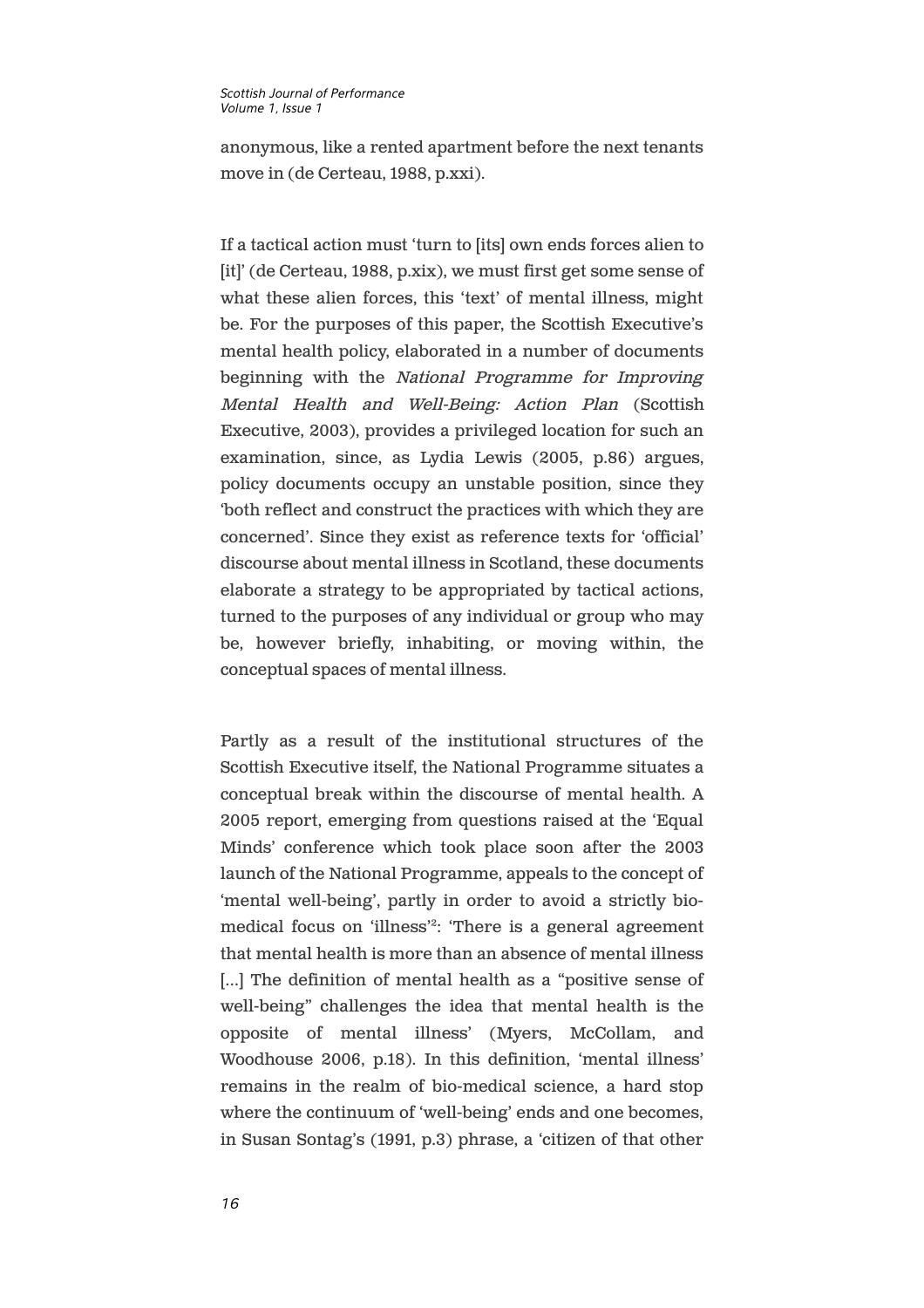place'—the 'kingdom of the sick'. Health is no longer defined simply as 'a lack of illness', but illness is defined, all the more rigorously, as a 'lack of health'.

### Repurposings: tactical appropriations in Dissocia

The conceptual break between health and illness is echoed in the 'particularly unusual structure' of Dissocia (Anon., 2007); the interval reflects the moment of diagnosis. This structure functions by fracturing the expected narrative; prior to the interval, the play is a conventional fantasy quest in which the protagonist, Lisa, is transported from a contemporary, realist, milieu into a fantastical realm. Overt references to well-known plays and novels increase the audience's sense of familiarity; the song 'Welcome to Dissocia' owes a structural and lyrical debt to 'The Merry Old Land of Oz', and the 'scapegoat', in literalising and embodying a conventional concept, is a direct descendant of Lewis Carroll's March Hare. Act II, however, reveals Lisa to be a psychiatric patient, her medication-induced drowsiness standing in stark contrast to her position as 'Queen Sarah' at the close of Act I.

Diagnosis is a key feature of the strategies which surround mental illness, marking the point at which both medical and (in certain cases) judicial power can be exercised over the individual within the law. However, in Neilson's tactical appropriation of this key structural element of mental health discourse, its function is reversed. Although, in its most banal sense, the diagnosis still marks the point at which medical power is exercised, within *Dissocia* this moment, coming at the start of Act II, also reflects the point at which the colourful excitement of Lisa's psychosis is replaced by the banality of 'everyday life'. Neilson has stated that the play specifically addresses the question of 'why people who are mentally ill find it difficult to take their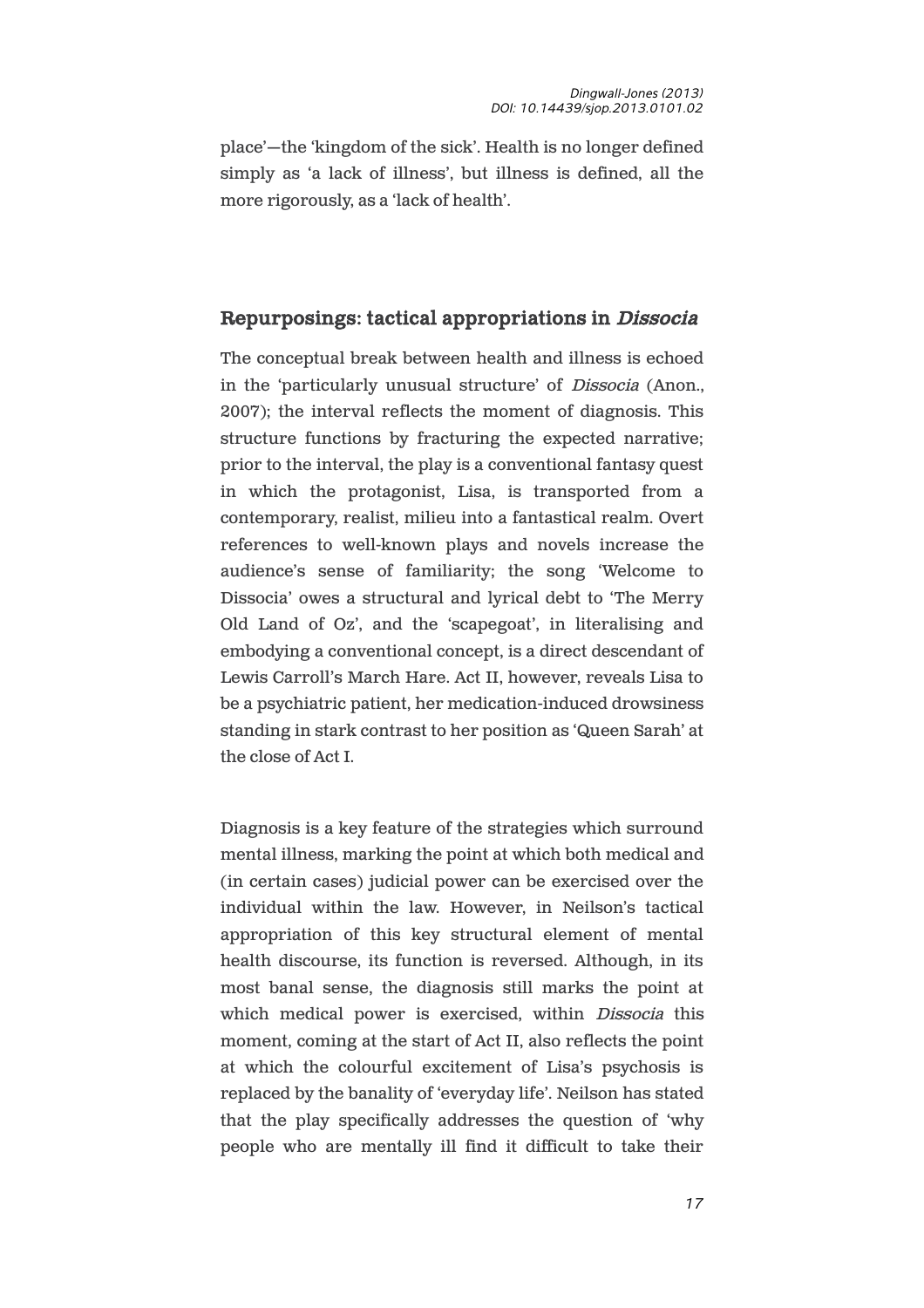medication' (quoted in Cavendish, 2004), and as a result the moment of diagnosis is tactically reimagined, not as the beginning of a process of recovery but as the end of an enjoyable experience. However momentarily, Neilson wants his audience to experience the sense of loss he sees as a possible result of psychiatric medication.

This tactical use of psychiatric discourse is also present in Christine Entwhistle's performance of Lisa's madness. In much the same way as the language used on stage is citational, bearing inevitable intertextual relationships to previous plays and works of literature, the physical gestures used by actors also conjure images of their previous uses. Entwhistle's involvement with the project forms part of a long association with Neilson which began with a 1994 Edinburgh Festival Fringe one-woman show written by Entwhistle entitled The Woman in the Attic. In an interview with The Herald newspaper Entwhistle makes a direct connection between Dissocia and the earlier collaboration, saying that as a result of their work on The Woman, Neilson 'knows I can do mad, so that probably helps' (quoted in Cooper, 2007). This expectation of recognisable stage madness, the ability to 'do mad', draws attention to the traditions within which theatrical representations of madness exist, traditions which involve a sense of the body as uncontrollable. One seminal example of this, discussed by Judith Wechsler, is Harriet Smithson's performance of Ophelia in Paris in 1871: 'Miss Smithson has a wealth of mannerisms, a disjunction of movement, an irregularity, one might even say a disconnectedness of gesture and words. One believes that she'll finish with convulsions' (quoted in Wechsler, 2002, p.202).

Such conventional representations rest on the assumption that disordered minds are externally reflected in disordered bodies. This tendency is emphasised by Petra Kuppers (2003, p.130):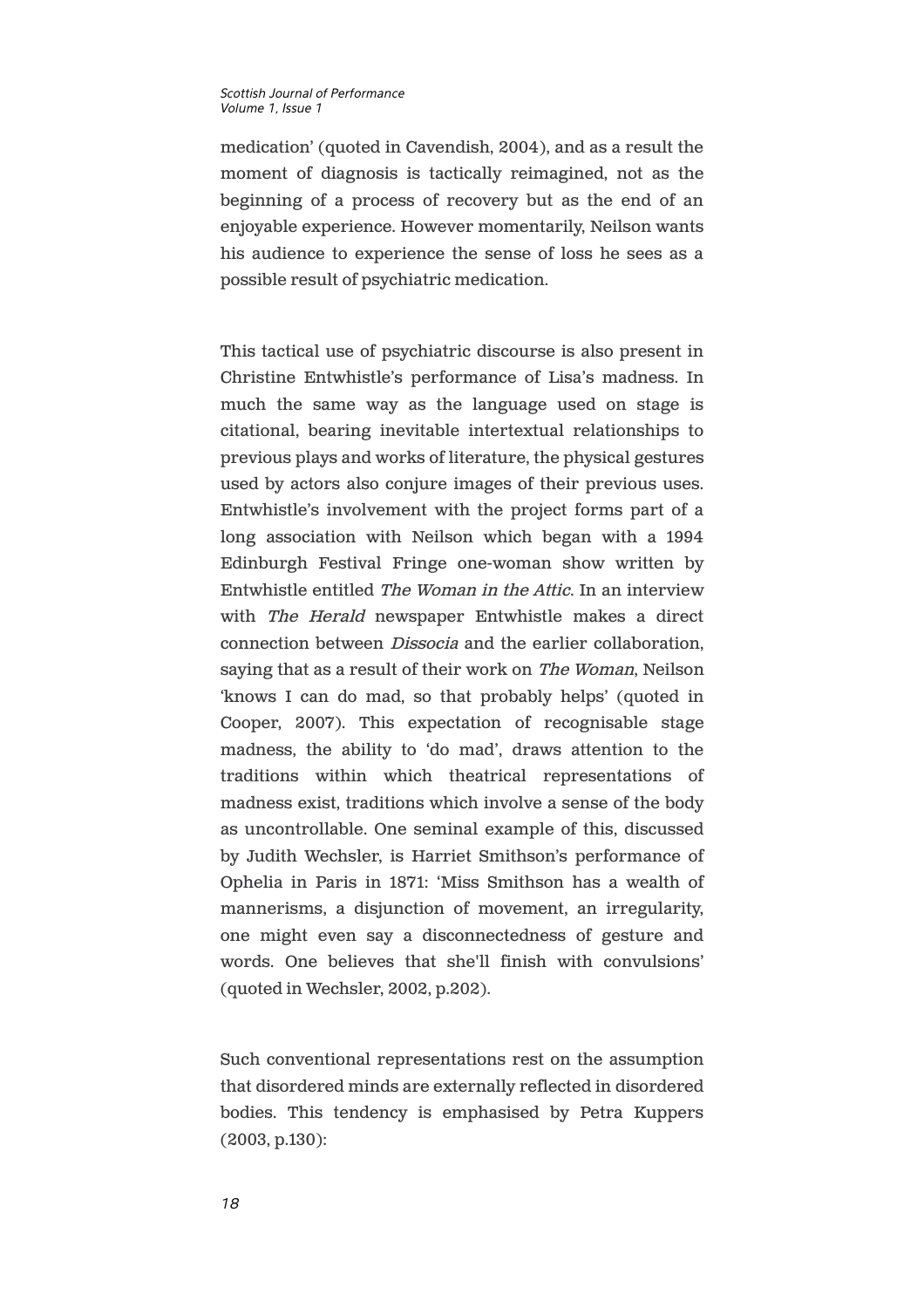A general problem with working towards an aesthetic that tries to find spaces for the unknowable is that the 'other' too quickly becomes fixed into otherness […] it is too easy to allow the spectators to see the performers as 'mad' and to see the traces of that 'madness' evidenced on their bodies.

However, it is this very recognisability which is tactically appropriated in Entwhistle's performance. The published playtext, being a transcript of the original production (Neilson, 2007), provides a sense of the blocking as performed, and hence of the connection between Entwhistle's performance and previous 'disordered' performances. In scene iv of Act II, we find her 'dancing manically around the room, on the bed, everywhere' (Neilson, 2007, p.78). Although this restates an image of madness in 'traces' on Lisa's body, the contrast between this dance, ending as it does with her '*crumpl[ing] to the floor, in* tears' (Neilson, 2007, p.79), and the dangerous excitement of Dissocia itself, provides the audience with a 'reason' for her dancing in her desire to recapture this state of excitement. The result is a momentary disruption of the sense of 'otherness' Kuppers (2003) sees as a risk in such representations.

Such appropriations are, of course, transient. The institutional theatre spaces within which Dissocia was performed place the production itself in a complex relationship with the strategic discourses it appropriates. Theatres themselves can be seen, along with prisons and hospitals among other spaces, as what Foucault (Foucault and Miskowiec, 1986, p.24) calls 'heterotopias': 'a kind of effectively enacted utopia in which […] all the other real sites that can be found within the culture, are simultaneously represented, contested, and inverted'. Particularly contested is the ownership of particular performances, and the meanings they are given. For de Certeau (1988, p.xix), a key feature of the tactic is its precise temporal nature: 'what [it]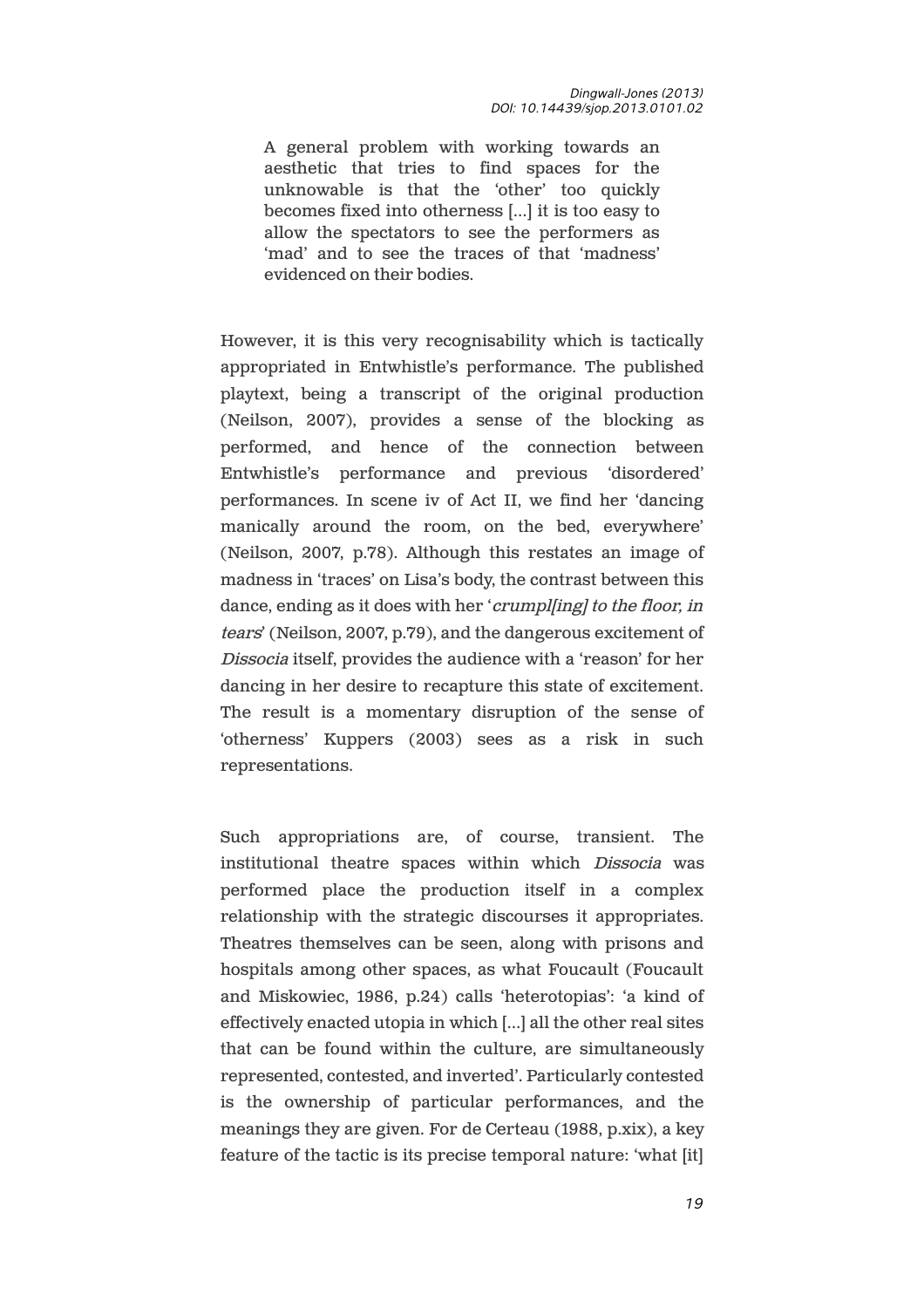wins, it does not keep'. This is particularly the case for performances within theatres—after the lights have gone down on a particular performance, the ephemera which remain become material for the tactics of others, or even for recuperation within the economic strategies of the theatre itself. Nevertheless, these minuscule, tactical, uses of foreign materials occurred, allowing actors and audiences alike to, briefly, find a way of dwelling within Lisa's (Neilson's) story, of constructing moments of resistance from the very body of psychiatric discourse.

### Infiltrations: Theatre NEMO's tactics

When performance moves from the respectably theatrical institutional space of national theatres and international festivals into the more contingent world of the prison, its ability to inhabit space is decreased. It must be more tactical, more cunning. James Thompson (2001, p.2), cofounder of the Theatre in Prisons and Probation Centre, reports his own, idealistic, response to the first suggestion that he facilitate performance within prisons: 'once we enter that space we collude with the oppressive practices within it'. This fear is understandable, insofar as the prison sets itself up as an unassailable space of strategy and discipline. De Certeau's ideas provide some tools to explore how tactical actions characterise ways of being even in such apparently totalising spaces.

For Thompson (2001, p.3), the 'performance' in a prison setting begins from the moment facilitators meet prison staff to explain what they will do: 'It was all practice. Of course it adapted, shifted and was sensitive to different audiences but in the early years of my experience in this work we constantly performed'. Even gaining access to the prison space requires the tactical appropriation of the language of the institution, performing the role of being 'on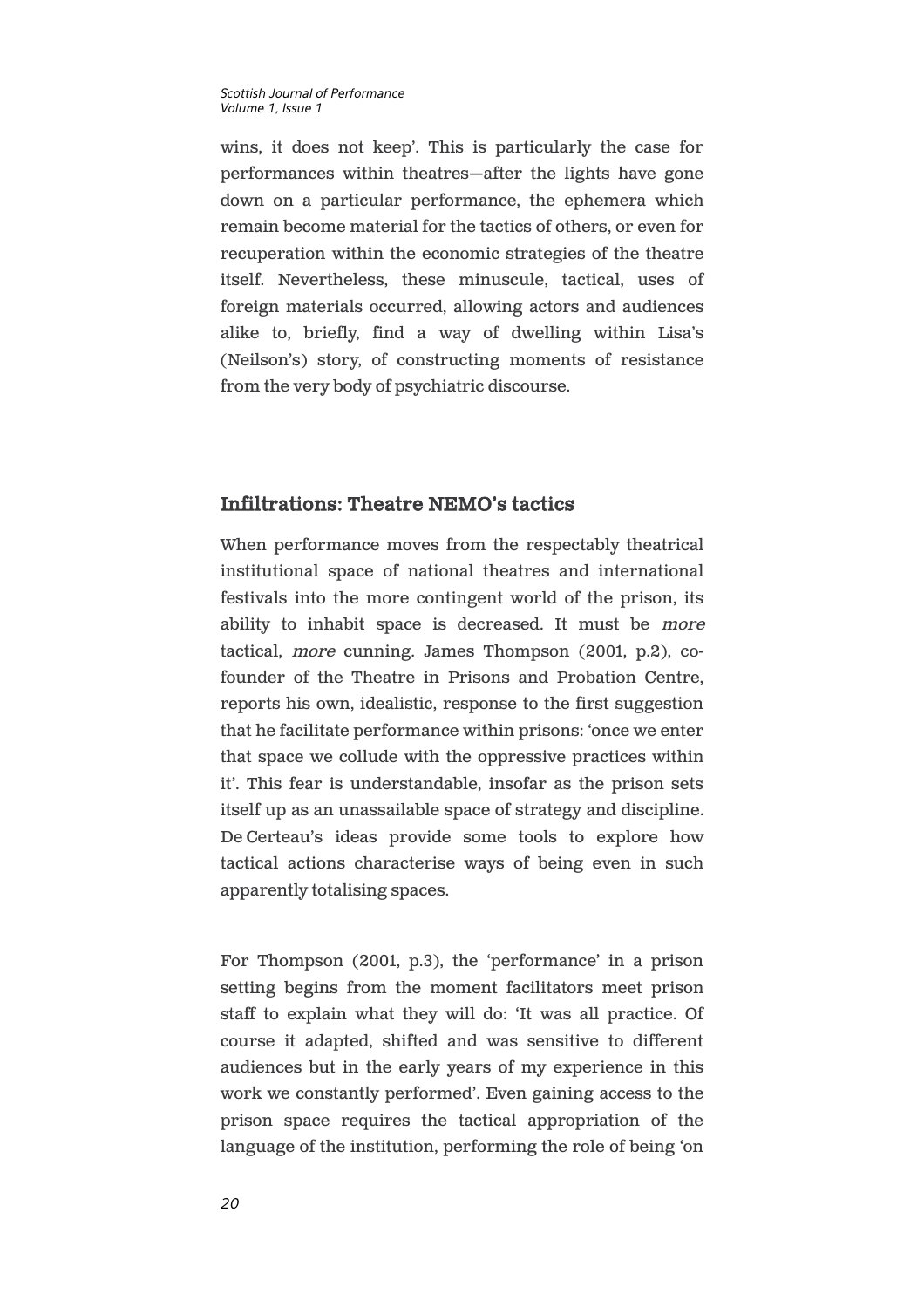the side of' the prison staff, even though the work itself will be with and for prisoners.

Theatre NEMO's own ability to tactically perform this language can be seen in their statement of 'Aims' relating to a project in Barlinnie Prison in 2009:

While working with prisoners our aim is to have positive impact on the rehabilitation of prisoners in order to create happier and safer communities  $[...]$  we try to develop all the soft skill  $[sic]$  like communication, negotiation, confidence in learning and positive recreational activity (McCue, 2009, p.1).

The references to rehabilitation, community safety, and 'positive' activity here are precisely the language of the prison system, with its combination of punishment and reform. The reader of this extract would never realize Theatre NEMO was set up by Isabelle McCue after her son, John, committed suicide in Barlinnie after being convicted for an assault committed while experiencing mental illness, during which he mistook a father attempting to sit his struggling son in a car for an attempted abduction. McCue and Theatre NEMO do not hide the inspiration behind their work, but they recognize that, in order to improve the treatment of prisoners with mental illnesses, they must act tactically, move in spaces which are not theirs, appropriate the language of those who didn't 'seem very interested' (Carrell, 2006) in investigating the circumstances of John's death.

It should be clear from this that the tactical actions of Theatre NEMO are the precondition for any of the performances which result from their work in prisons. However, individual service users also shaped these representations, not only through their specific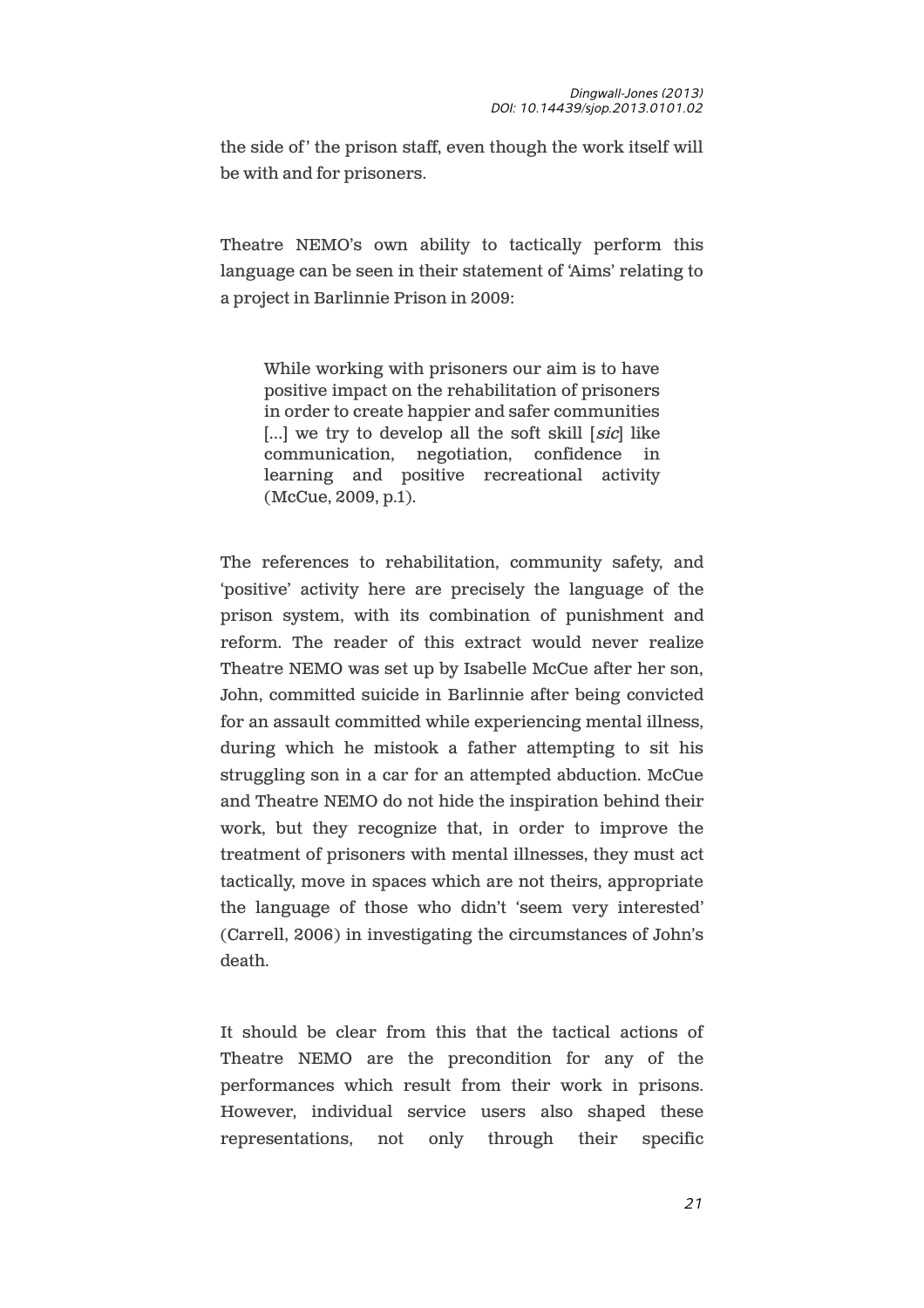contributions, but also through their own tactical actions. The facilitators noted that:

[N]umbers started to drop and we found out that there was a lot of bullying going on in the halls regarding the workshops […] it was said that because we were working with people from the high dependency unit there was a stigma attached to the work we were doing (Theatre NEMO, 2008b, p.2).

In the face of bullying, the decision to attend, or not to attend, workshops is a particularly strong example of the kind of tactical choice related to the art of surviving in prison—is the opportunity afforded by the workshops worth the additional bullying that participation in these workshops leads to? If, as Thompson (2001) argues, theatre work in prisons demands constant performance from the facilitators, the tactical decisions to be involved, or not to be involved, also require performances on the part of inmates and service users.

With this in mind, we can approach the specific representational tactics which are in evidence in Does Anyone Know. The possible risks involved in service users putting themselves on stage, that the '"other" too quickly becomes fixed into otherness' (Kuppers, 2003, p.130), are minimised by the inclusion of a member of prison staff (who remains unidentified) in the group of performers. This destabilises the sense of 'knowability' which might result from a cast made-up entirely of service users—the audience, at least for the short film, cannot know who is 'really' mentally ill, and who is 'just acting'. From this position, which is both displayed and disguised, the performers in Does Anyone Know engage directly with psychiatric power from the outset, communicating vividly the experience of existing in a subservient relationship to it. The design, reminiscent of an interrogation room with its single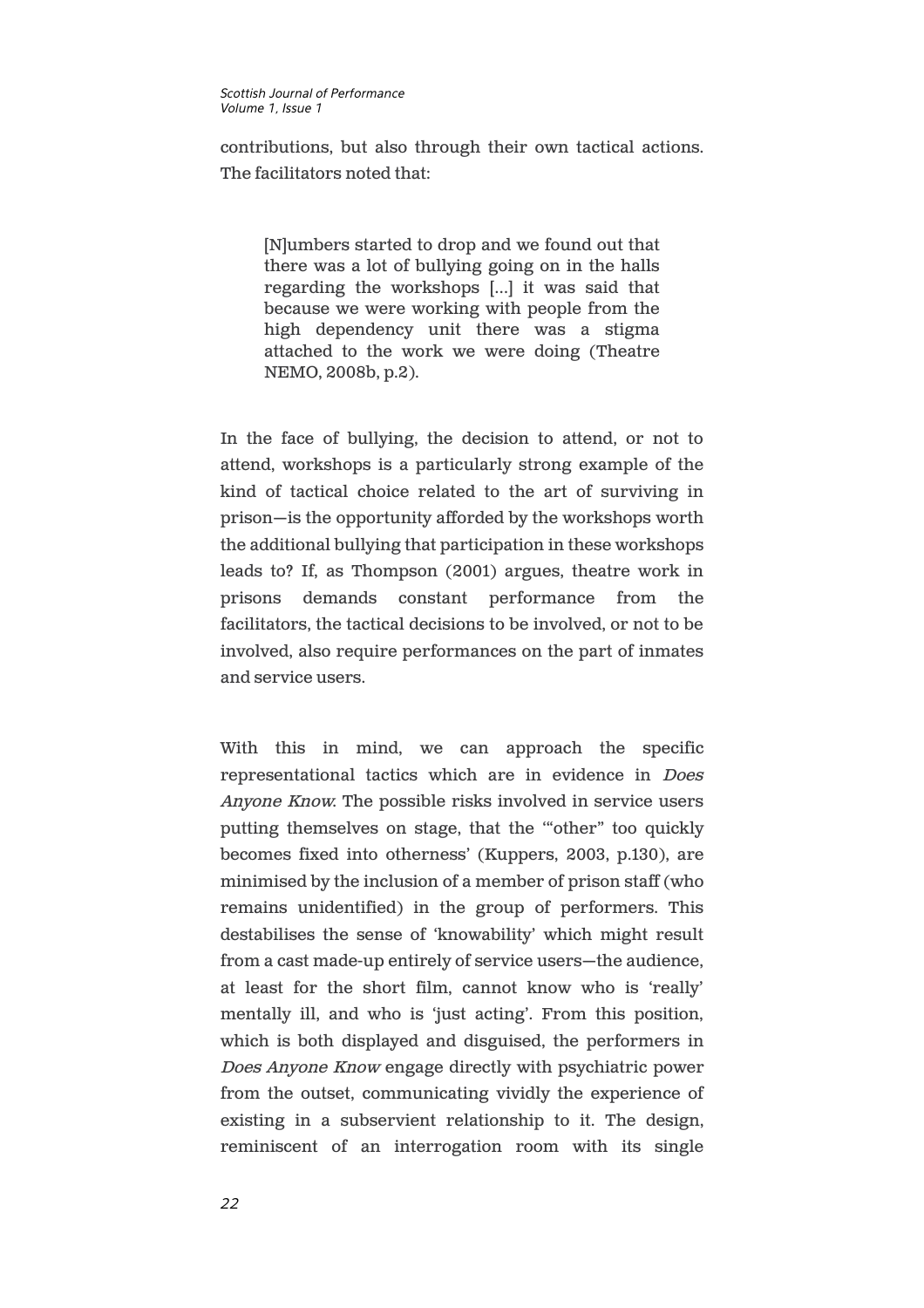overhead light bulb, reminds the viewer that the speakers are not just mental health service users, but also prisoners of the criminal justice system. While the subject is clearly visible, any figures outside the small, lit area are rendered invisible, producing a kind of inverse panopticon, where the actor is the focus of the gaze of any number of possible observers.

This is the position of the subject of psychiatric power alone, and under constant, unsolicited observation. This is emphasised by the submissive positions of the actors, shoulders slouched, hands lowered. Even their voices are subdued as they address the audience from their compromised position. The submissiveness of the actors' postures can be seen as an expression of the 'inability to take space' noted by Kuppers (2003, p.125) in her own work with service users, a phenomenon which can be connected to de Certeau's (1988) observation that those who must act tactically are placed in that position because they lack a proper place from which to act. These postures draw attention to the 'lack of physical and mental privacy' (Kuppers, 2003, p.125) which characterises life in institutions such as prisons and hospitals in which the individual's right to personal autonomy is removed and replaced by the demands of the institution—the extent to which service users find 'no space for themselves, their bodies, their movements in their social and physical environments' (Kuppers, 2003, p.125) is the extent to which institutional power has acted on them.

However, in the depressed affect of the performers, this absence of a proper space is performed, making a tactical use of the contingent position of the participants within the panoptic structure. The ability to reshape their institutional context, to make a position of weakness into a position of (artistic) strength, is partly due to the creation of a temporary space within the prison: the chapel (a 'found', or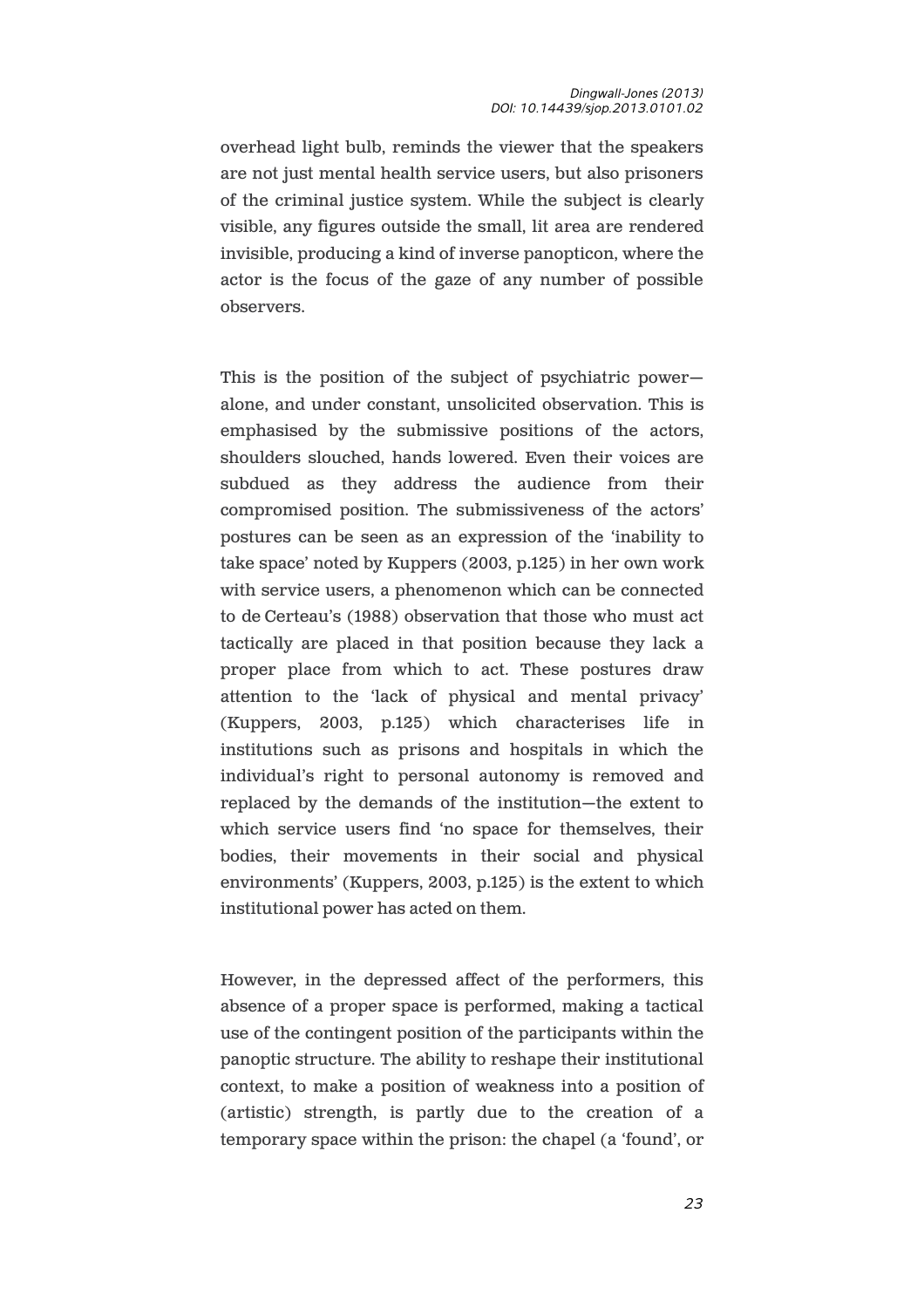'poached', space). The very act of appropriating space draws attention to the 'productive consumption' involved in the production—the discourses of the prison which are tactically deployed in order for the film to be made in the first place are also those which are subjected to scrutiny in the film itself. Also important to the film's effect is the temporary breaking down of the boundary between prisoner, service user, facilitator, and prison staff. This boundary breaking is itself possible due to the tactical efforts of Theatre NEMO to create within the prison a temporary space in which the rules of the institution are suspended, for a short period, with the blessing of the very institution whose materials are appropriated. Theatre NEMO thus 'conform to [institutional structures] only in order to evade them' (de Certeau, 1988, p.xiv), speaking the language of the prison in such a way as to facilitate a representation of confinement by service users themselves, which provides a critique of their own situation.

### Conclusion: poaching

Despite these moments of tactical action which, in Kuppers' (2003, p.6) words, 'insert the sliver of difference into the safe spaces of "normality"', it must also be recognised that the very ubiquity of tactical action ensures that appropriations and reappropriations will continue to follow on each others' heels. If to read is to 'poach' (de Certeau, 1988), to be both manipulated and to manipulate, then the perruques which result from one tactical action can be ripped off in turn by other readers.

At Theatre NEMO's tenth anniversary celebrations in 2010, Cabinet Secretary for Justice Kenny MacAskill MSP made a speech including the following statements: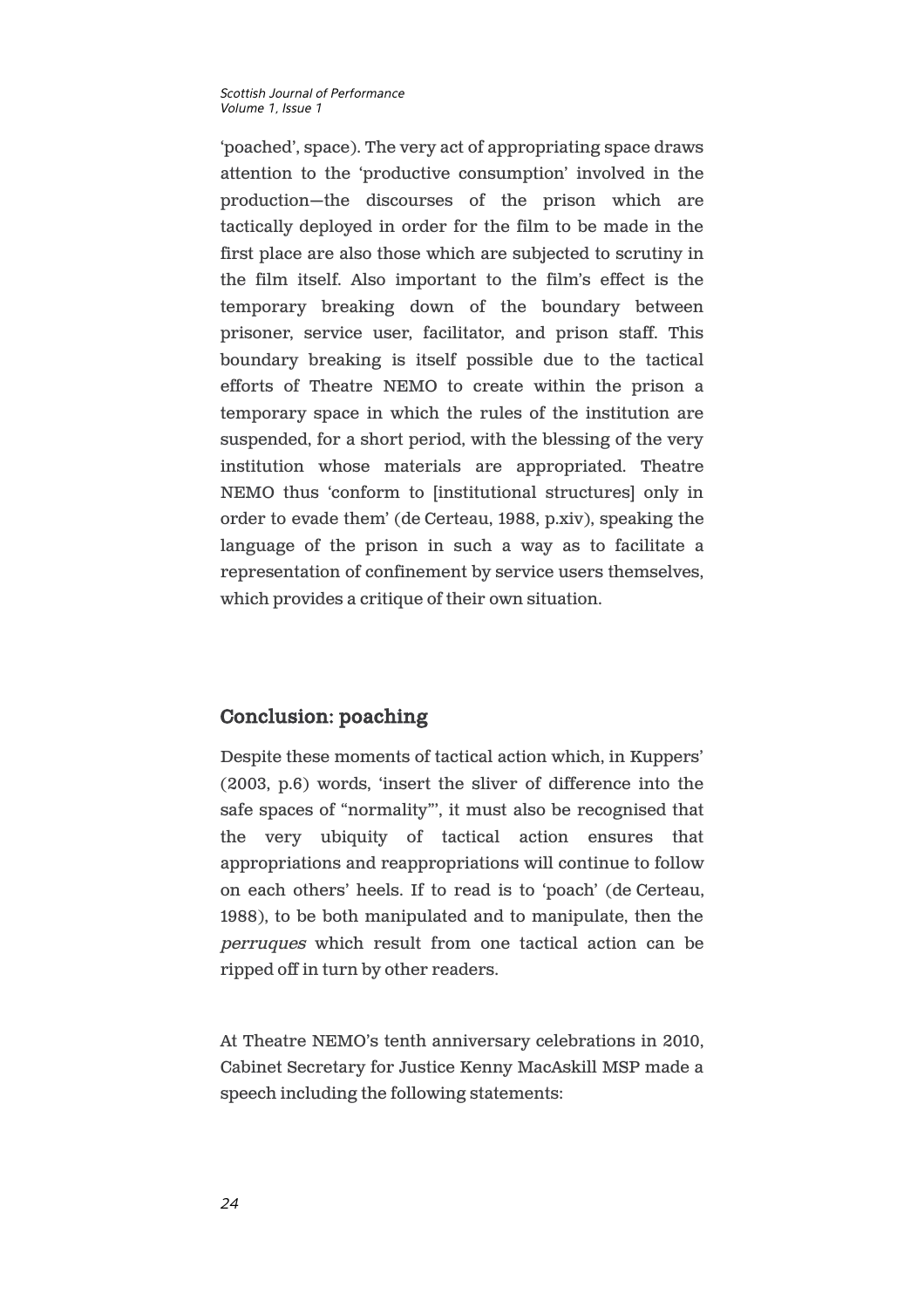[W]e need to challenge them to take responsibility, nobody makes you drink it, nobody forces you to inject it, at the end of the day the person who's got to stand up and take responsibility is that individual […] we can motivate, mobilise those who currently are languishing in their home, depressed or whatever else, and we can make this a better country (MacAskill, 2010)

MacAskill's focus on personal responsibility, coupled with a rhetoric which posits mental illhealth as personal weakness, is at odds both with the multi-faceted analysis of criminality and mental illhealth presented in Does Anyone Know and the anti-stigma constructions employed by the Scottish Executive as a whole. This approach fits with a tendency towards 'responsibilisation' identified by social work researcher Sarah Banks (2011, p.15): 'the focus on the individual service-user or family can […] make it easier to locate blame and responsibility for the causes of problems with individuals, rather than with structural inequalities'.

MacAskill's speech is an example of the tactical assembly of reactionary political argument from the liberal strategies set out in the National Programme and Theatre NEMO's own tactical appropriation of the discourses of the prison. The potential for such appropriations is increased by those products of performance which have a life beyond the moment of the tactic—the film, the playscript, the photographs, the policy documents and the newspaper articles. As space wins out over time, what is won by tactical action is given up, to be used tactically by others, or kept by the strategic systems within which it was appropriated as a perruque.

Nonetheless, if de Certeau's approach to activity within power structures can tell us anything, it is that the existence of such structures, the knowledge that any tactical action takes place only insofar as space, time, and materials can be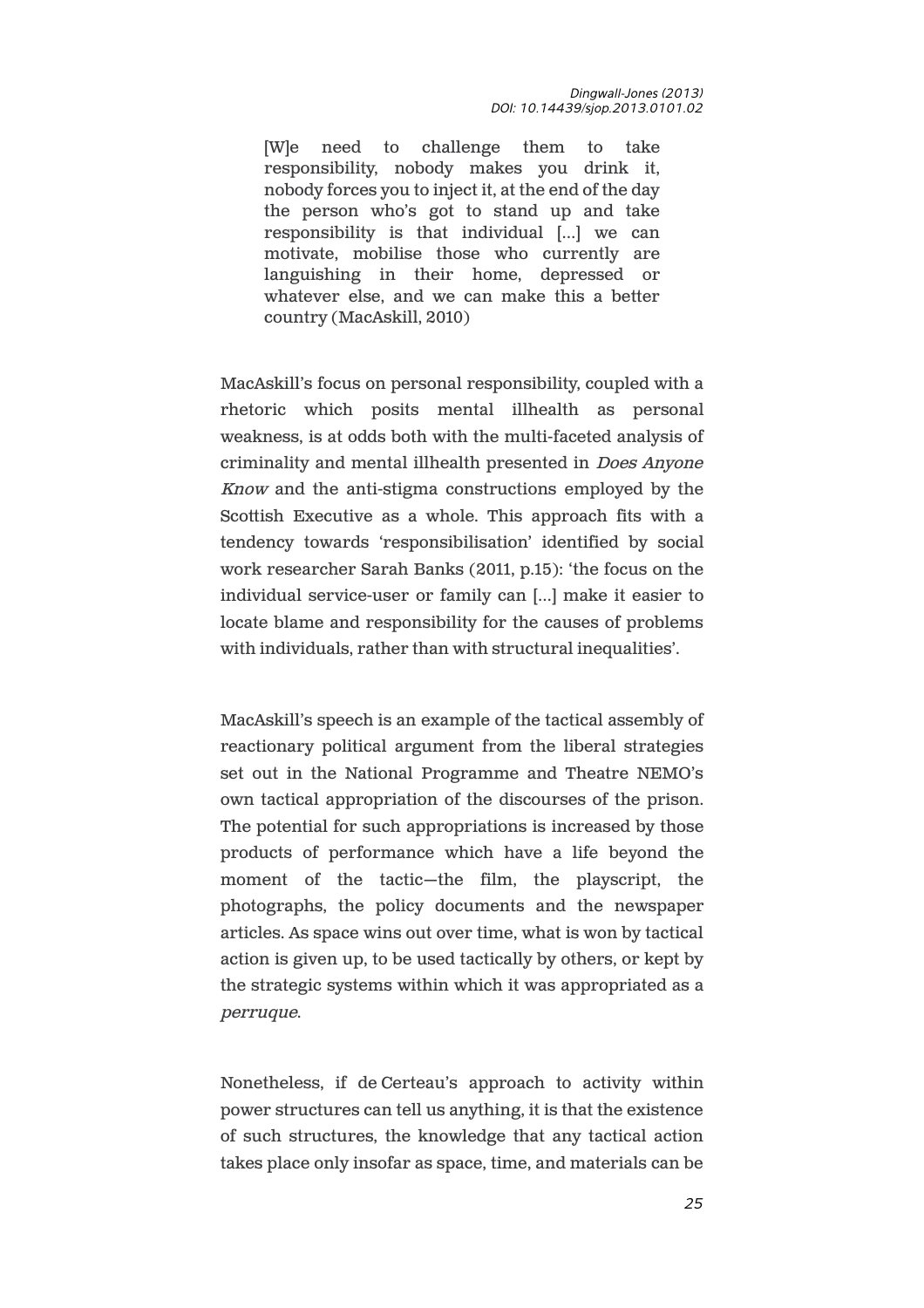'ripped off' from the structures to which they belong, is not a reason for despair. The moments of disruption within Dissocia, and the briefly-colonised space within Edinburgh Prison, are testament to the ability of performers, whether professional actors or amateur performer-inmates, to create hybrid representations, combining in one body the weight of psychiatric power which circumscribes some of the activity of people diagnosed with mental illness, and the potential for tactical action within or against that role. In early twenty-first century Scotland, representations of mental illness have the potential to be at once iterations of the system of psychiatric power, proof of that system's limitations, and texts from which future performers, patients, writers and inmates can 'poach', and within which they can find 'spaces for games and tricks', (de Certeau, 1988, p.174) spaces in which, tactically, to briefly construct their own representations, their own ways of 'making do'.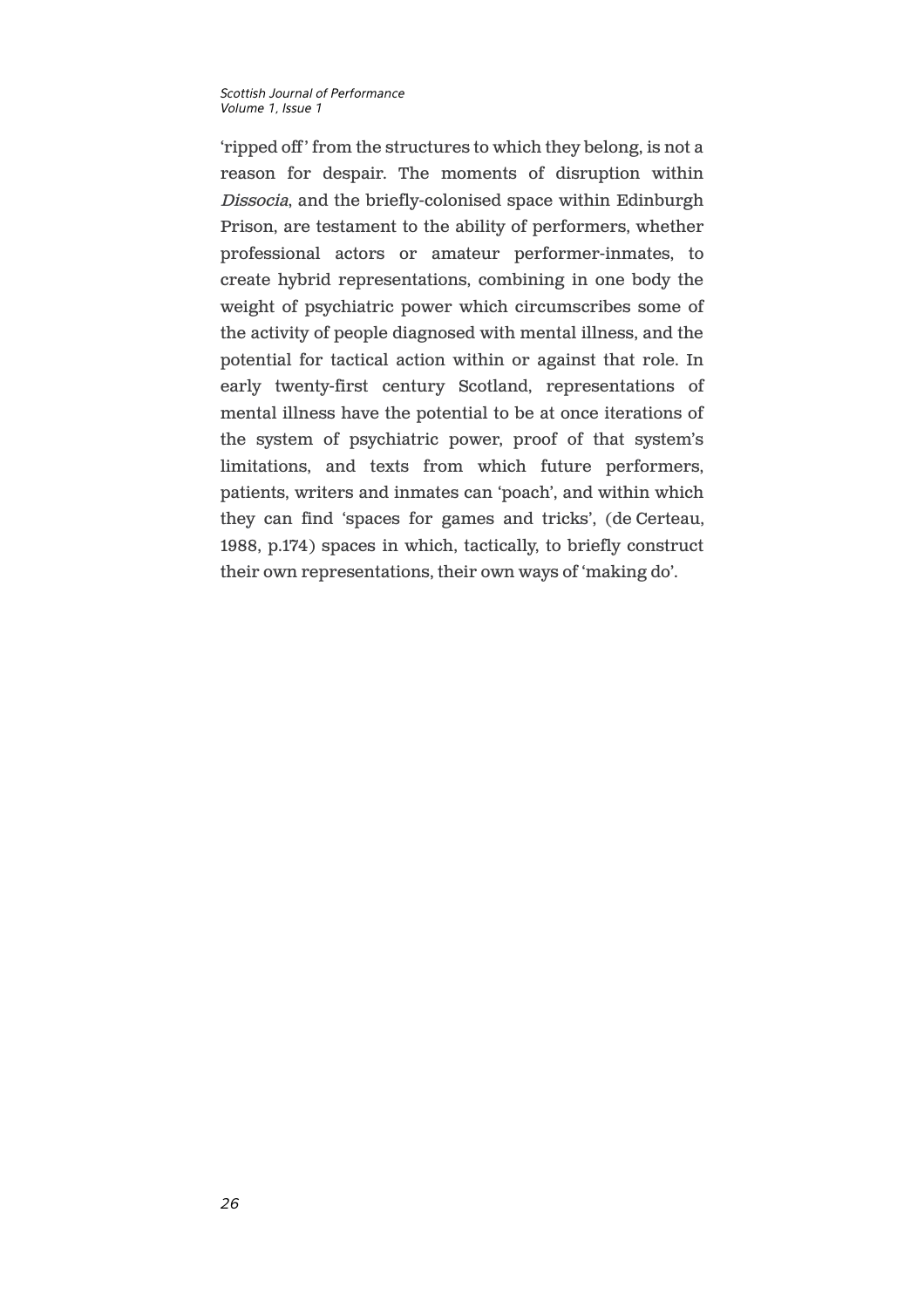### **Notes**

1. This account focuses on Foucault's earlier work, since this sense of an all-pervasive system in which 'the humanistic ideas of the Enlightenment were transformed into a set of procedures dominated by the idea of keeping human bodies under control through a "biopouvoir" exerted by panoptic surveillance' (Sheringham, 2006, p.217) is what de Certeau was explicitly responding to. In The History of Sexuality, Foucault develops a more nuanced account of power which sees it as 'strictly relational' (1978, p.95), so that resistance becomes an intrinsic part of power per se. Although this is closer to de Certeau's account of quotidian actions as productive consumption, Foucault still privileges highly contested sites such as sexuality, whereas de Certeau searches for the tactical actions which emerge within the most banal of situations, including walking and reading.

2. After all, individual policy-makers and politicians also act tactically, and the model of mental well-being allows the Scottish Executive to claim that social policy can 'prevent' mental illness—something a stricter application of the bio-medical paradigm, in which medical practitioners have unique expertise in treating a biologically grounded 'brain disease', would preclude.

### References

Anon., 2004. Carstairs 'like a gulag'. The Scotsman, [online] 12 June. Available at: <http://www.scotsman.com/news/scotland/topstories/carstairs-like-a-gulag-1-1394993> [Accessed 16 October 2013].

Anon., 2007. The Wonderful World of Dissocia: documentary. [online video]. Available at: <http://www.nationaltheatrescotland.com/content/default.asp? page=s256> [Accessed 27 June 2013].

Banks, S., 2011. Ethics in an age of austerity: social work and the evolving new public management. Journal of Social Intervention: Theory and Practice, 20(2), pp.5–23.

Carrell, S., 2006. Creativity is being crushed in people. The Guardian, [online] 14 December. Available at: <http://www.guardian.co.uk/stage/2006/dec/14/theatre.christmasapp eal2006> [Accessed 27 June 2013].

Cavendish, D., 2004. Edinburgh reports: 'I want to disturb people'. The Telegraph, [online] 16 August. Available at: <http://www.telegraph.co.uk/culture/theatre/drama/3622348/Edinbu rgh-reports-I-want-todisturbpeople.html> [Accessed 27 June 2013].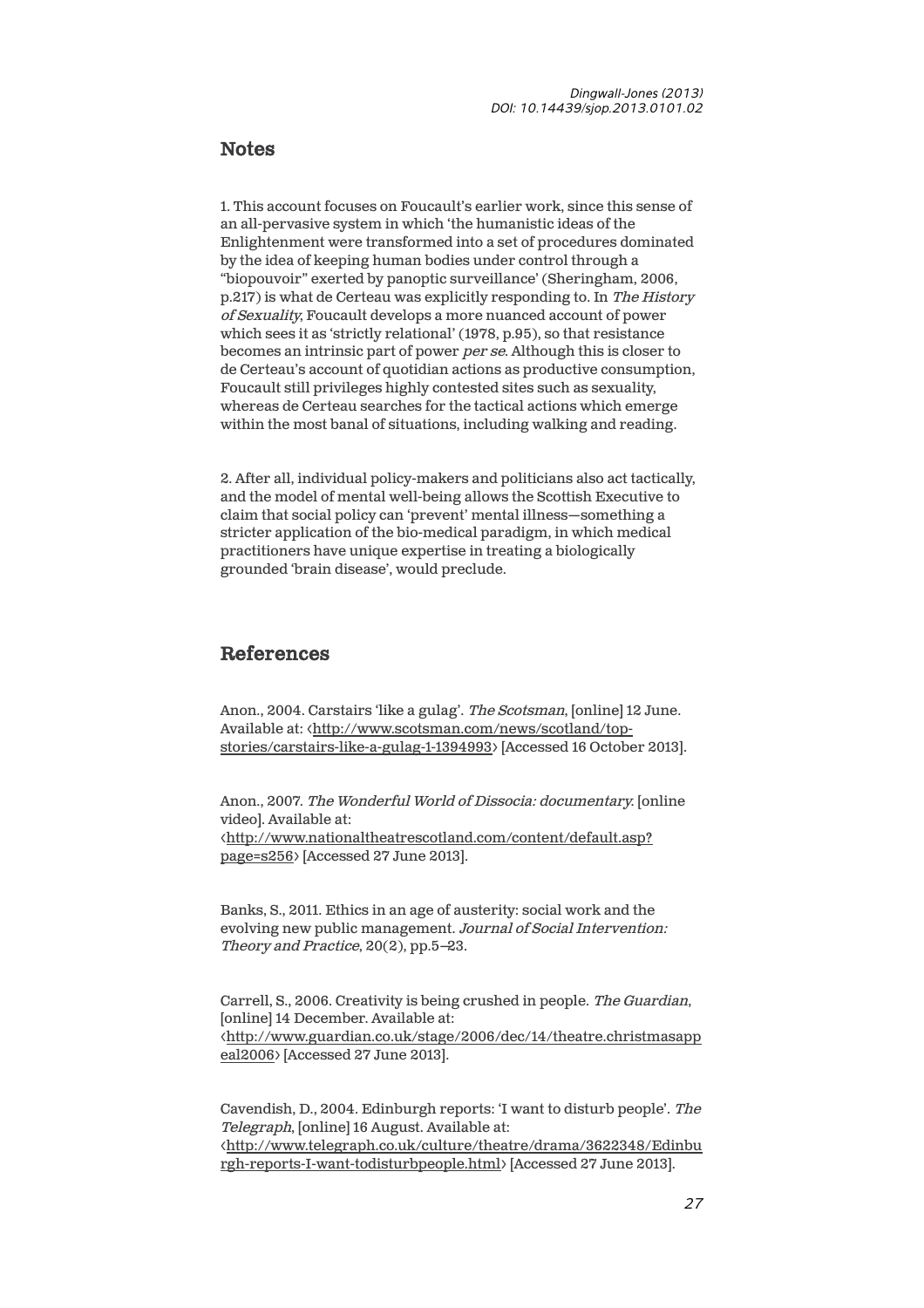de Certeau, M., 1988. The practice of everyday life. Translated by S. Rendall. Berkeley and Los Angeles, CA: University of California Press..

de Certeau, M., Jameson, F. and Lovitt, C., 1980. On the oppositional practices of everyday life. Social Text, 3, pp.3–43. http://dx.doi.org/10.2307/466341.

Cooper, N., 2007. 'I can do mad. So that helps'. The Herald, [online] 27 February. Available at: < http://www.heraldscotland.com/i-can-do-madso-that-helps-1.839582> [Accessed 27 June 2013].

Foucault, M., 1977. Discipline and punish. Translated from French by A. Sheridan. New York: Vintage.

Foucault, M., 1978. The history of sexuality: vol. 1: an introduction. Translated from French by R. Hurley. New York: Pantheon Books. pp.1–88.

Foucault, M., 2001. Madness and civilization: a history of insanity in the age of reason. Translated from French by R. Howard. London and New York: Routledge.

Foucault, M., 2006. Psychiatric power: lectures at the College de France 1973–1974. Translated from French by G. Burchell. Basingstoke and New York: Palgrave Macmillan.

[Foucault, M. and Miskowiec, J., 1986. Of other spaces.](http://www.scotsman.com/news/scotland/top-stories/carstairs-like-a-gulag-1-1394993) Diacritics, 16(1), pp.22–27. http://dx.doi.org/10.2307/464648.

Kuppers, P., 2003. Disability and contemporary performance: bodies on edge[. New York and London: Routledge.](http://www.nationaltheatrescotland.com/content/default.asp?page=s256) 

Lewis, L., 2005. User involvement within Scottish mental health policy: locating power and inequality. Scottish Affairs, 51, pp.79–107.

McCue, H., 2009. Natural industry: HMP Barlinnie 2009. Glasgow: Theatre NEMO.

[McRae, F., 2006. Anti-depressants taken by thousands of Brits 'do NOT](http://www.guardian.co.uk/stage/2006/dec/14/theatre.christmasappeal2006)  [work', m](http://www.guardian.co.uk/stage/2006/dec/14/theatre.christmasappeal2006)ajor new study reveals. The Daily Mail, [online] 26 February. Available at: <http://www.dailymail.co.uk/health/article-518669/Antidepressants-taken-thousands-Brits-NOT-work-major-new-studyreveals.html> [Accessed 27 June 2013].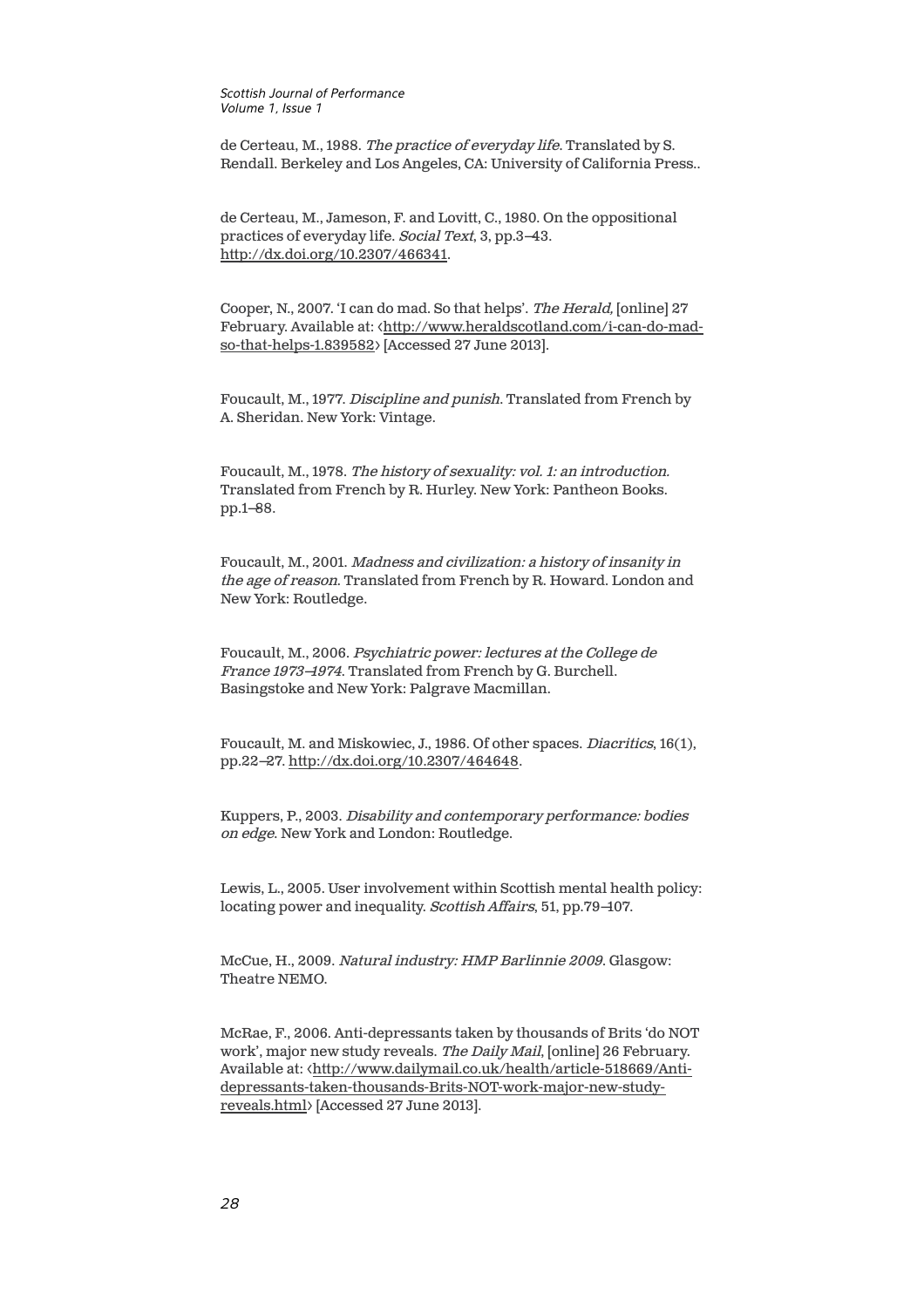Myers, F., McCollam, A. and Woodhouse, A., 2006. Equal minds: addressing mental health inequalities in Scotland. Edinburgh: Scottish Executive.

Neilson, A., 2007. The Wonderful World of Dissocia, and, Realism. [London: Methuen Drama.](http://dx.doi.org/10.2307/466341) 

O'Brien, N., 2012. The remarkable rise of mental illness in Britain. Telegraph.co.uk blogs, [\[blog\] 30 October. Available at:](http://www.heraldscotland.com/i-can-do-mad-so-that-helps-1.839582)  [<http://blogs.telegraph](http://www.heraldscotland.com/i-can-do-mad-so-that-helps-1.839582).co.uk/news/neilobrien1/100186974/theremarkable-rise-of-mentalillnessin-britain/> [Accessed 27 June 2013].

Randerson, J., 2007. Study shows increase in mental disorders among children. The Guardian, [online] 6 February. Available at: <http://www.guardian.co.uk/society/2007/feb/06/health.childrensser vices> [Accessed 27 June 2013].

Scottish Executive, 2003. National programme for improving mental health and well-being: action plan. Edinburgh: Scottish Executive.

Sheringham, M., 2006. Everyday life: theories and practices from surrealism to the present. Oxford: Oxford University Press.

Sontag, S., 1991. Illness as metaphor and AIDS and its metaphors. London: Penguin.

Theatre NEMO, 2008a. Does Anyone Know [film]. Extracts available online at: [<http://www.theatrenemo.org/Our](http://dx.doi.org/10.2307/464648)-Work/Past-Events/2008--HMP-Edinburgh--Short-Film/> [Accessed 27 June 2013]. Full film available from Theatre NEMO.

Theatre NEMO, 2008b. Project evaluation: does anybody know. Glasgow: Theatre NEMO.

Theatre NEMO, 2010. Kenny MacAskill on Theatre NEMO. [online video]. Available at: <http://www.youtube.com/watch?v=69C3ILbRFA0> [Accessed 27 June 2013].

Thompson, J., 2001. Making a break for it: discourse and theatre in prisons. Applied Theatre Research, (2), pp.1–4.

Thompson, J., 2010. [Performance affects: applied theatre and the end](http://www.dailymail.co.uk/health/article-518669/Anti-depressants-taken-thousands-Brits-NOT-work-major-new-study-reveals.html)  [of effect](http://www.dailymail.co.uk/health/article-518669/Anti-depressants-taken-thousands-Brits-NOT-work-major-new-study-reveals.html). London: Palgrave Macmillan.